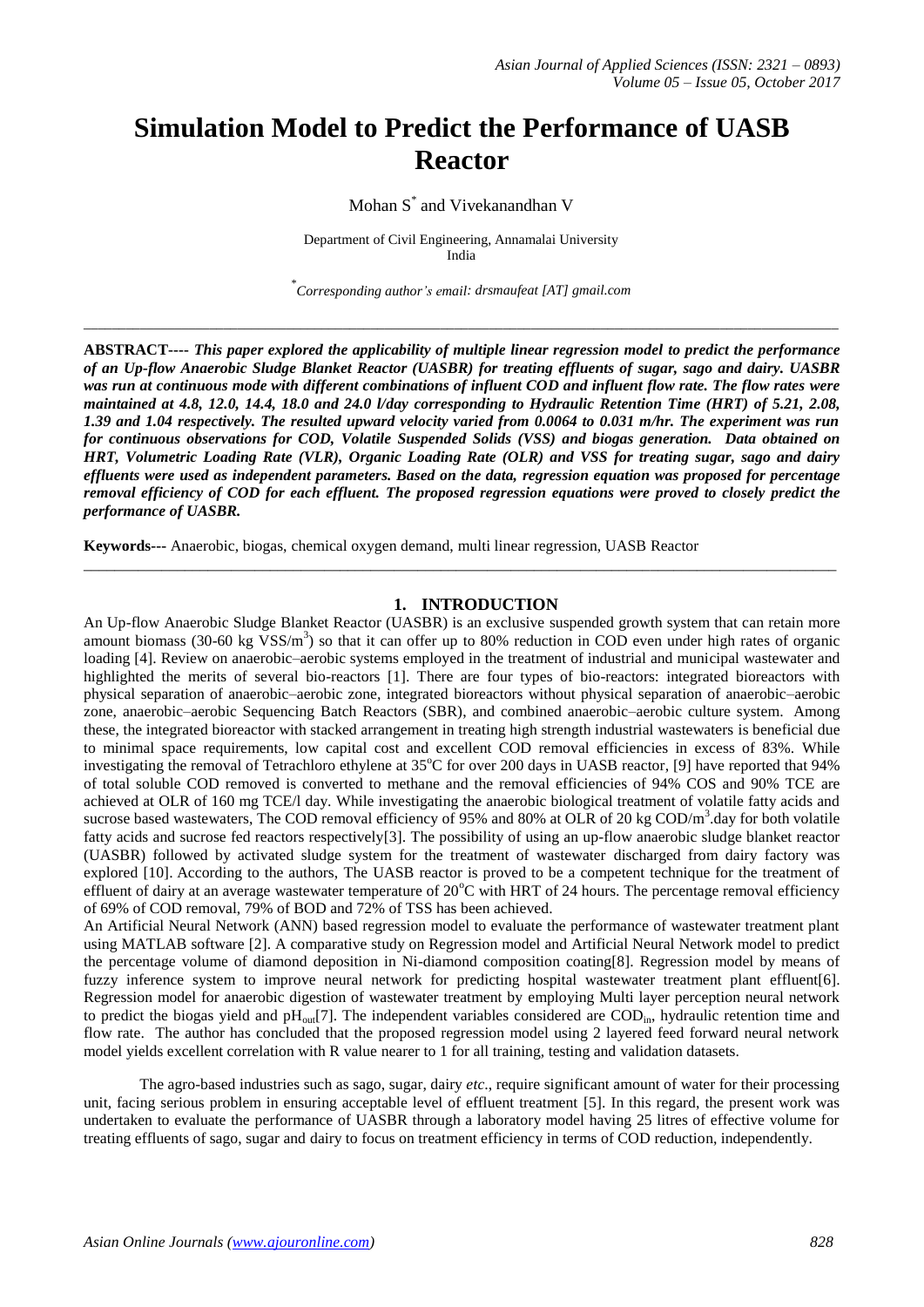### **2. MATERIALS AND RESEARCH METHOD**

## *2.1 Experimental Set-up*

The experimental set-up of UASB reactor was made of acrylic material with a cylindrical portion with a height of 60 cm and a diameter of 20 cm and the top widened to accommodate a gas liquid solid separator as shown in Fig.1.



**Fig.1 UASBR Experimental Set-up** 

The physical dimensions of the reactor model were assessed using empirical approach for an effective volume of 19 litres with an overall volume of 25litres. The reactor was fed from the influent tank by means of peristaltic pump. The influent to the reactor was at its bottom and the reactants moved from the bottom to the gas liquid solid separator at the top where the gas got separated and collected in a gas collector. The reactor was provided with sampling ports at zones viz, hydrolysis, acidogenesis and methanogenesis in the reactor. The influent tank was provided with an agitator to ensure proper mixing of the wastewater. The treated effluent from the top of the reactor was obtained by overflow through the launder provided at the top of the reactor.

## *2.2 Operating Parameters*

The experiment was carried out on two major operating parameters: influent flow rate and influent COD. The dependent variables of the operating parameters were hydraulic retention time and organic loading rate. The observations were made on operating the model on continuous mode for influent COD, effluent COD, VSS in the sludge blanket and volume of gas collection. The operating conditions and observations were correlated and interpretations such as VLR, OLR and biogas generation were made to study the performance of the model.

## **3. REGRESSION MODELING**

Regression analysis is a time tested method for relating given input parameters and resulting parameters by assuming a suitable form of relationship such as polynomial, logarithmic, exponential etc. The type of relationship assumed reflects the perceived form of relationship between the inputs and results.

The essence of regression is to evaluate the unknown coefficients in the regression equation. Regression having more than one independent variable, for which the solution is not so direct then it is called as multi-variate regression. But, proper formulation of the basic relationships would help to develop equations and solution procedures for multiple regression problems. The fundamental formulation for multivariate linear regression is as given below.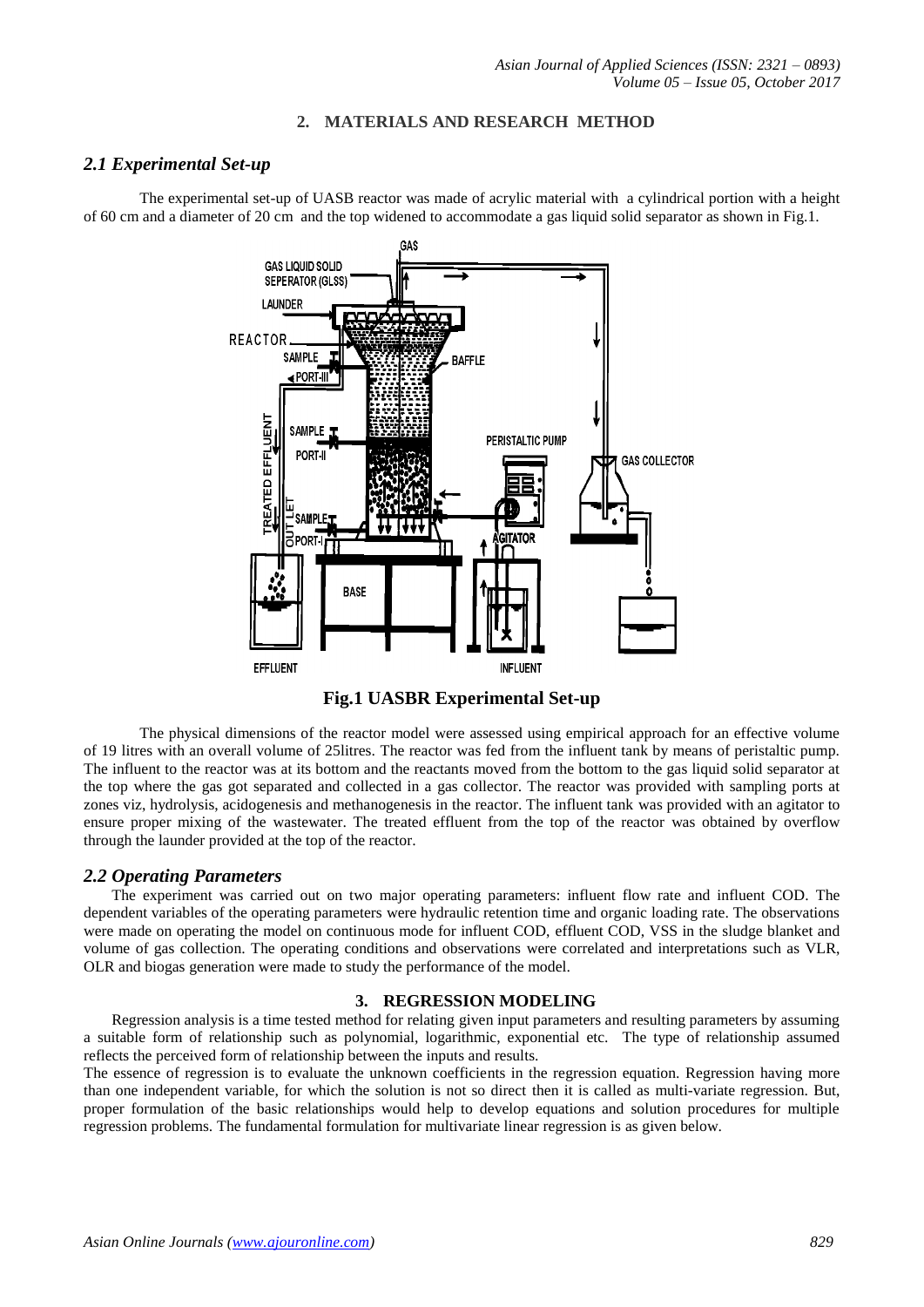*Asian Journal of Applied Sciences (ISSN: 2321 – 0893) Volume 05 – Issue 05, October 2017*

$$
\sum_{i=1}^{k} \begin{bmatrix} 1 & x_{1i} & x_{2i} & x_{3i} & \cdots & x_{ni} \\ x_{1i} & x_{2i}^2 & x_{1i}x_{2i} & x_{1i}x_{3i} & \cdots & x_{1i}x_{ni} \\ x_{2i} & x_{2i}x_{1i} & x_{2i}^2 & x_{2i}x_{3i} & \cdots & x_{2i}x_{ni} \\ x_{3i} & x_{3i}x_{1i} & x_{3i}x_{2i} & x_{3i}^2 & \cdots & x_{3i}x_{ni} \\ \vdots & \vdots & \vdots & \vdots & \ddots & \vdots \\ x_{ni} & x_{ni}x_{1i} & x_{ni}x_{2i} & x_{ni}x_{3i} & \cdots & x_{ni}x_{ni} \end{bmatrix} \begin{bmatrix} a_0 \\ a_1 \\ a_2 \\ a_3 \\ \vdots \\ a_n \end{bmatrix} = \sum_{i=1}^{k} \begin{bmatrix} P_i \\ P_1P_i \\ P_2P_i \\ P_3P_i \\ \vdots \\ P_nP_i \end{bmatrix}
$$

(Eq.1)

where,  $a_0...a_n$  are the coefficients to be established,  $x_1...x_n$  are the independent variables, P is the dependent variable for the set of  $i<sup>th</sup>$  input data and K is the number data sets available for multivariate regression. The above equation can be solved by summing up the values of independent and dependent variables after carrying out the required operations.

The regression equations proposed in the present work provide an easy means of computing the performance characteristics with reasonable accuracy, where high computational power is not available. The proposed equations estimate the experimental percentage removal efficiency of COD for each effluent. Consequently, the use of the regression equations proposed in this study to predict the performance of an Up-flow Anaerobic Sludge Blanket Reactor in treatment of industrial effluent.

The performance of UASBR evolved as its capability of removing COD. The UASBR treatment process depended on OLR, VLR, HRT and VSS in the sludge blanket. The multivariate regression model is constructed using these parameters of process, influence with substrate (COD) removal efficiency with partial coefficients. The proposed regression equations projected with percentage removal efficiency of COD as dependent variable and OLR, VLR, HRT and VSS as independent variables. Both the dependent variable and independent variables of experimental data used for the multivariate regression analysis are presented in Table 1 and the proposed regression equations for various effluent streams are presented in Table 2.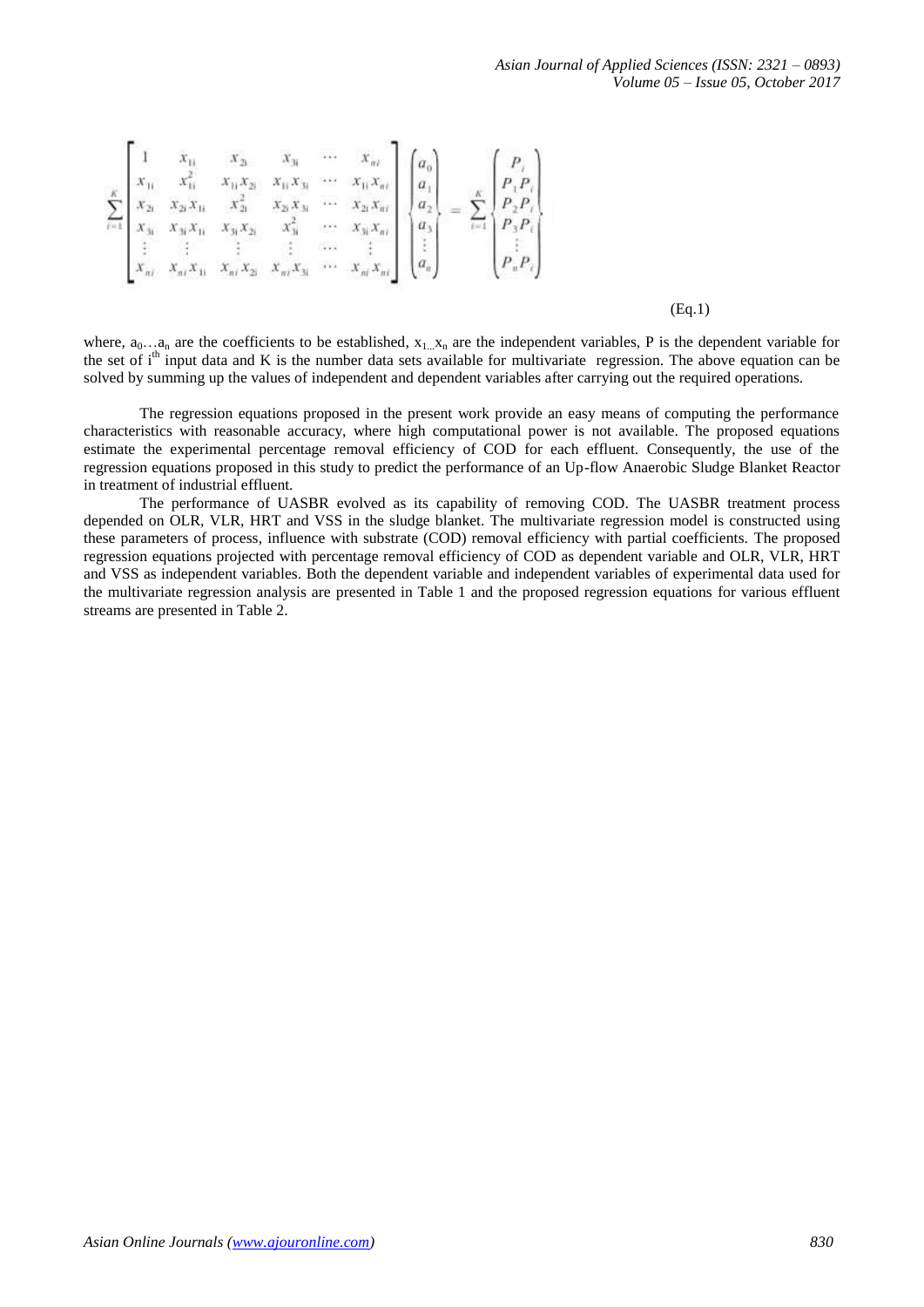*Asian Journal of Applied Sciences (ISSN: 2321 – 0893) Volume 05 – Issue 05, October 2017*

|            |                                                                                                                                       |            |            |        |                       |            |            |            | Table 1. Data Used for the Regression Analysis |                       |            |            |            |        |
|------------|---------------------------------------------------------------------------------------------------------------------------------------|------------|------------|--------|-----------------------|------------|------------|------------|------------------------------------------------|-----------------------|------------|------------|------------|--------|
|            | <b>Sago Effluent</b>                                                                                                                  |            |            |        | <b>Sugar Effluent</b> |            |            |            |                                                | <b>Dairy Effluent</b> |            |            |            |        |
| <b>OLR</b> | <b>VLR</b>                                                                                                                            | <b>HRT</b> | <b>VSS</b> | % Eff. | <b>OLR</b>            | <b>VLR</b> | <b>HRT</b> | <b>VSS</b> | % Eff.                                         | <b>OLR</b>            | <b>VLR</b> | <b>HRT</b> | <b>VSS</b> | % Eff. |
| 0.02       | 0.3                                                                                                                                   | 5.21       | 43620      | 79.78  | 0.03                  | 0.3        | 5.21       | 24600      | 76.03                                          | 0.03                  | 0.31       | 5.21       | 2360       | 74.08  |
| 0.04       | 0.77                                                                                                                                  | 2.08       | 42920      | 78.47  | 0.07                  | 0.76       | 2.08       | 23910      | 75.09                                          | 0.07                  | 0.74       | 2.08       | 2270       | 73.79  |
| 0.05       | 0.91                                                                                                                                  | 1.74       | 41800      | 75.00  | 0.09                  | 0.86       | 1.74       | 21430      | 74.83                                          | 0.09                  | 0.91       | 1.74       | 2184       | 73.16  |
| 0.07       | 1.15                                                                                                                                  | 1.39       | 39240      | 73.06  | 0.13                  | 1.08       | 1.39       | 19440      | 73.66                                          | 0.13                  | 1.14       | 1.39       | 1930       | 72.77  |
| 0.09       | 1.48                                                                                                                                  | 1.04       | 38320      | 72.79  | 0.19                  | 1.49       | 1.04       | 17800      | 70.29                                          | 0.19                  | 1.44       | 1.04       | 1760       | 71.33  |
| 0.03       | 0.51                                                                                                                                  | 5.21       | 45560      | 79.45  | 0.04                  | 0.48       | 5.21       | 26330      | 77.00                                          | 0.04                  | 0.50       | 5.21       | 2631       | 76.51  |
| 0.06       | 1.28                                                                                                                                  | 2.08       | 44900      | 78.54  | 0.11                  | 1.2        | 2.08       | 24500      | 76.08                                          | 0.12                  | 1.30       | 2.08       | 2411       | 72.85  |
| 0.08       | 1.54                                                                                                                                  | 1.74       | 43960      | 75.77  | 0.14                  | 1.38       | 1.74       | 23120      | 75.00                                          | 0.14                  | 1.43       | 1.74       | 2263       | 72.00  |
| 0.11       | 1.87                                                                                                                                  | 1.39       | 40690      | 74.42  | 0.19                  | 1.81       | 1.39       | 21300      | 73.23                                          | 0.20                  | 1.87       | 1.39       | 2096       | 71.08  |
| 0.14       | 2.4                                                                                                                                   | 1.04       | 39820      | 73.20  | 0.26                  | 2.32       | 1.04       | 20480      | 72.00                                          | 0.29                  | 2.31       | 1.04       | 1813       | 70.16  |
| 0.03       | 0.7                                                                                                                                   | 5.21       | 49120      | 79.95  | 0.06                  | 0.7        | 5.21       | 27350      | 80.58                                          | 0.06                  | 0.71       | 5.21       | 2790       | 77.68  |
| 0.08       | 1.73                                                                                                                                  | 2.08       | 46700      | 77.77  | 0.14                  | 1.63       | 2.08       | 26400      | 79.85                                          | 0.15                  | 1.74       | 2.08       | 2640       | 74.97  |
| 0.1        | 2.04                                                                                                                                  | 1.74       | 45900      | 76.22  | 0.19                  | 2.06       | 1.74       | 25220      | 79.17                                          | 0.18                  | 2.06       | 1.74       | 2552       | 73.09  |
| 0.13       | 2.51                                                                                                                                  | 1.39       | 44100      | 72.27  | 0.23                  | 2.37       | 1.39       | 23850      | 74.73                                          | 0.23                  | 2.56       | 1.39       | 2461       | 70.28  |
| 0.17       | 3.26                                                                                                                                  | 1.04       | 42370      | 71.66  | 0.32                  | 3.3        | 1.04       | 23110      | 73.50                                          | 0.34                  | 3.27       | 1.04       | 2160       | 68.59  |
| 0.03       | 0.8                                                                                                                                   | 5.21       | 52910      | 77.11  | 0.06                  | 0.77       | 5.21       | 28720      | 81.36                                          | 0.06                  | 0.78       | 5.21       | 2820       | 77.43  |
| 0.09       | 1.89                                                                                                                                  | 2.08       | 49100      | 76.54  | 0.16                  | 1.94       | 2.08       | 27460      | 79.91                                          | 0.17                  | 1.99       | 2.08       | 2671       | 76.47  |
| 0.11       | 2.34                                                                                                                                  | 1.74       | 47540      | 75.73  | 0.2                   | 2.32       | 1.74       | 26200      | 79.27                                          | 0.21                  | 2.32       | 1.74       | 2540       | 75.17  |
| 0.15       | 2.95                                                                                                                                  | 1.39       | 45630      | 75.62  | 0.26                  | 2.88       | 1.39       | 25100      | 77.50                                          | 0.27                  | 2.93       | 1.39       | 2410       | 72.24  |
| 0.19       | 3.75                                                                                                                                  | 1.04       | 44100      | 70.30  | 0.38                  | 3.93       | 1.04       | 23640      | 76.43                                          | 0.37                  | 3.75       | 1.04       | 2274       | 71.83  |
| 0.04       | 0.87                                                                                                                                  | 5.21       | 53100      | 76.00  | 0.07                  | 0.86       | 5.21       | 28120      | 82.81                                          | 0.07                  | 0.89       | 5.21       | 2873       | 76.12  |
| 0.09       | 2.14                                                                                                                                  | 2.08       | 52160      | 76.39  | 0.19                  | 2.24       | 2.08       | 27200      | 81.16                                          | 0.18                  | 2.18       | 2.08       | 2722       | 75.07  |
| 0.13       | 2.66                                                                                                                                  | 1.74       | 48300      | 74.34  | 0.22                  | 2.58       | 1.74       | 26310      | 79.32                                          | 0.24                  | 2.61       | 1.74       | 2506       | 74.57  |
| 0.17       | 3.43                                                                                                                                  | 1.39       | 46700      | 72.75  | 0.29                  | 3.28       | 1.39       | 25400      | 76.76                                          | 0.32                  | 3.36       | 1.39       | 2410       | 70.21  |
| 0.22       | 4.32                                                                                                                                  | 1.04       | 45440      | 68.44  | 0.41                  | 4.23       | 1.04       | 23430      | 75.00                                          | 0.42                  | 4.32       | 1.04       | 2358       | 69.78  |
|            | <b>Note:</b> OLR in koCOD/koVSS/day: VLR in koCOD/m <sup>3</sup> day: HRT in days: VSS in mo/l: % Eff – percentage removal efficiency |            |            |        |                       |            |            |            |                                                |                       |            |            |            |        |

*Note: OLR in kgCOD/kgVSS/day; VLR in kgCOD/m<sup>3</sup> .day; HRT in days; VSS in mg/l; % Eff – percentage removal efficiency*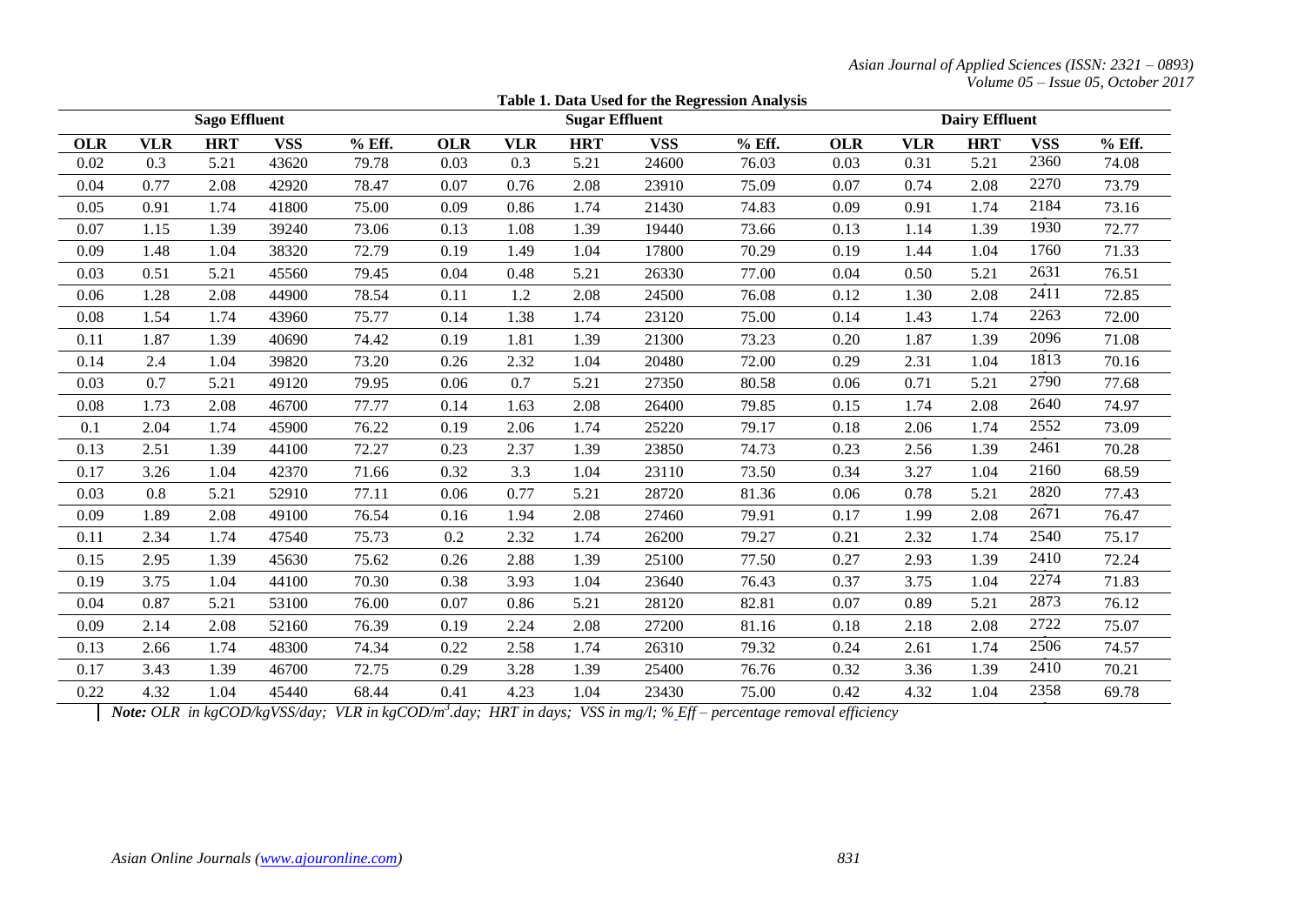| SI.<br>No. | <b>Prediction</b><br><b>Parameter</b>                     | <b>Equation</b>                                | <b>Fitness</b> |
|------------|-----------------------------------------------------------|------------------------------------------------|----------------|
| 1.         | Percentage<br>removal<br>efficiency for<br>Sago effluent  | 89.07-202.18OLR+8.38VLR+0.467HRT-0.00023VSS    | 0.793          |
| 2.         | Percentage<br>removal<br>efficiency for<br>Sugar effluent | 47.76+12.19OLR-1.61VLR-0.356HRT+0.00125VSS     | 0.880          |
| 3.         | Percentage<br>removal<br>efficiency for<br>Dairy effluent | 56.60+31.01 OLR-4.49 VLR-0.336 HRT-0.00084 VSS | 0.898          |

#### **Table 2. Proposed Regression Equations**

The exclusive multivariate linear regression models simulate the experimental results and envisage as design equation, which can be used for designing UASBR for industrial effluent wastes. The proposed equation will help the operators of UASBR for optimising the operating parameters of the reactor to perform the maximum efficiency of COD removal.

#### **4. CONCLUSIONS**

The following conclusions are drawn based on the experimental results and proposed regression equations.

- $\triangleright$  UASBR is more versatile in offering anaerobic treatment of high COD industrial effluents.
- Sago effluent can be treated for maximum COD removal up to 79.95% and 82.81% and 77.68% for sugar and Dairy effluents respectively

The multiple nonlinear regression models yield excellent correlation coefficient for the prediction of percentage removal efficiency of COD.

#### **5. REFERENCES**

- [1] Chan, Y.J., Chong, M.F., Law, C.L. and Hassell, D.G. A review on anaerobic–aerobic treatment of industrial and municipal wastewater. *Chemical Engineering Journal*, *155*(1), pp.1-18 2009
- [2] Cinar, 0., New tool for evaluation of performance of wastewater treatment plant: Artificial neural network. Process Biochem, 40, pp.2980-2984, 2005.
- [3] McHugh, S., Carton, M., Collins, G., O'Flaherty, V., Reactors performance and microbial community dynamics during anaerobic biological treatment of wastewaters at 16e37 C. FEMS Microbiol. Ecol. 48, 369- 378, 2008.
- [4] Mohan, S., and Nehrukumar*,* V*.,* Performance study on modified USABR for treating dairy effluent. *Jr. of Industrial Pollution Control*. 22(2), pp. 253- 256, 2006.
- [5] Mohan, S., and Nehrukumar, V., Treatment of sugar mill effluent using up-flow anaerobic sludge blanket reactor as influenced by organic loading and hydraulic retention time. *Journal of Pollution Research*, Volume 26, Number 1, 2007, pp. 135-138. 2007.
- [6] Pai, T.Y., Wan, TJ., Hsu, ST, Chang, T.e., Tsai, Y.P., L in, C.Y., Su, H.e., Yu, L.F., Using fuzzy inference system to improve neural network for predicting hospital wastewater treatment plant effluent. Comput. Chern. Eng. 33, pp. 1272-1278, 2009.
- [7] Parthiban, R. and Parthiban, L., December. Regression model with artificial neural network for anaerobic digestion of wastewater treatment. In *Green Technology and Environmental Conservation (GTEC 2011), 2011 International Conference* pp. 332-335, 2011.
- [8] Ramanathan, K., Periasamy, V.M., and Natarajan, U., Comparison of Regression model and Artificial Neural Network model for the Prediction of Volume Percent of Diamond Deposition in Ni-Diamond Composition coating, Portugaliae Electrochimica Acta, No.26, VolA, pp.361-368, 2008.